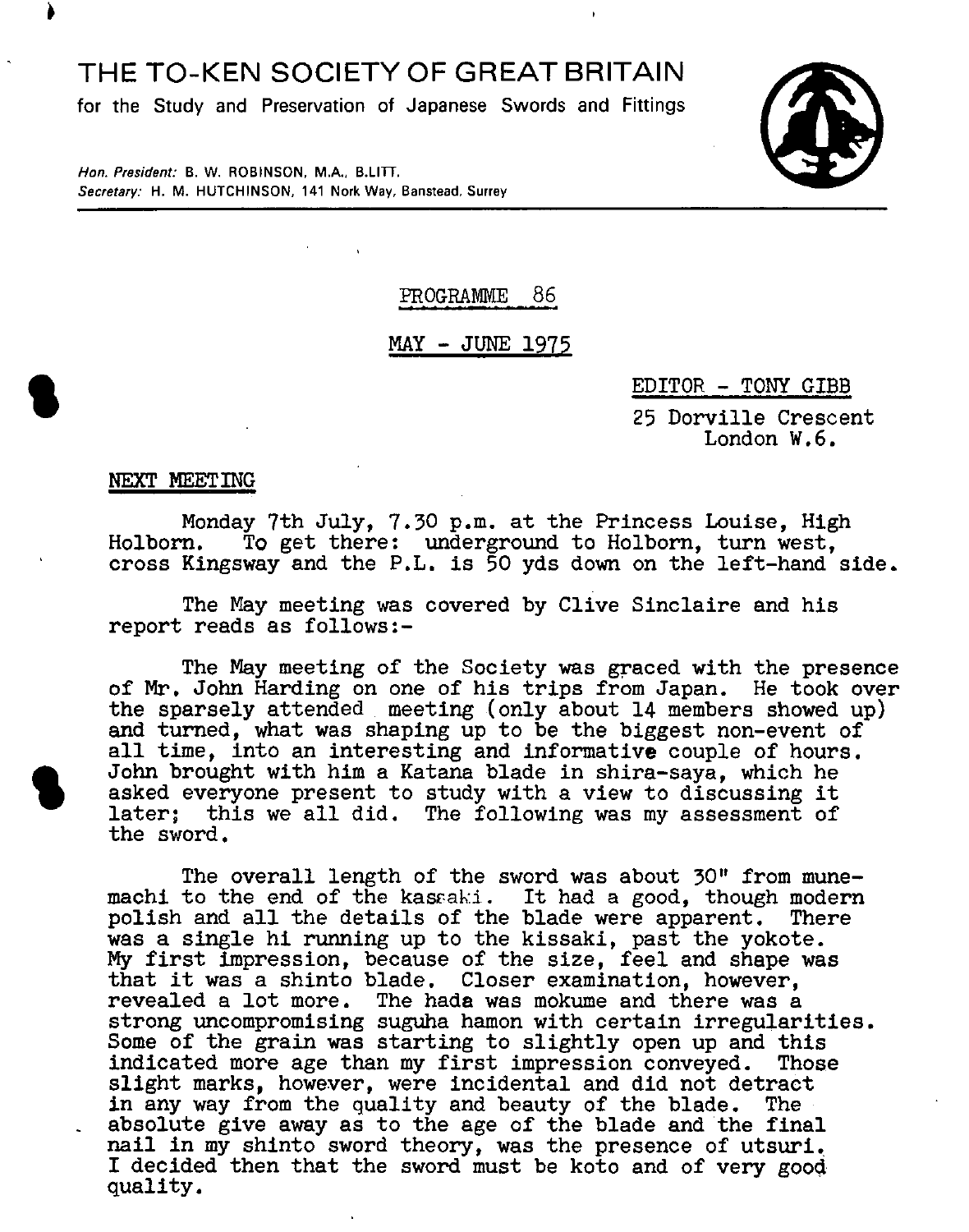My scrutiny, having worked its way the length of the sword, arrived at the kissaki. It was a case of even John Harding cannot win them all, as there was definitely something wrong at the kissaki. The boshi was much weaker than the rest of the hamon and the entire point had a bluish tinge to it. The boshi itself was of a completely different colour to the tempering on the rest of the blade, in fact the whole of the kissaki was a bit of a worry. I decided that in all probability it had been reshaped and then requenched (i.e. a new boshi had been put on).

The nakago was the last part of the sword that I studied. As previously stated, it was mune-mei and it had a rich dark patina. It had three mekugi-ana and was o-suriage, the bottom mekugi-ana being cut in half at the time of shortening.

I was the first to look at the sword and after everyone else had had their look, I went back for another look at that kissaki. I was none the wiser, the second look did not make me any more sure of my reshaping/requenching theory.

John then asked for any comments and I said more or less as above, adding that I believed it to be 14th century Sosho-Den. Colin Nunn came up with a theory that was at considerable variance with mine, but the rest of the members appeared to have been struck dumb and did not even wish to hazard a guess at even age or school.

John then proceeded to tell us about the sword. It was indeed 14th century and of the highest quality. It was by Kanenaga of Tegai school of Yamoto. The presence of utsuri indicated that the school had to be Koto as the later shinto and shin-shinto smiths were unsuccessful in their attempts to produce<br>it. Then followed a discussion (more of a lecture really) on Then followed a discussion (more of a lecture really) on utsuri and how it was produced. With the aid of a blackboard John demonstrated how the martensite in the core would come to the surface during the quenching process. He also drew diagrams of four types of utsuri.  $\mathcal{L}$ 

Some discussion followed as to the possibility that this sword had been requenched as the presence of Mizukage (which I had failed to notice) would seem to indicate. John pointed out that the quality of the hamon would have been lost in the requenching process and that the Mizukage was simply caused by the angle that the sword had been plunged into the water, on its original quenching. Therefore the presence of Mizukage does not necessarily mean requenching has taken place, and other points should also be looked for.

John's explanation for the strangeness of the kissaki was as simple as it was surprising. It had, he thought,been put into a fire, probably by a samurai, ignorant of the damage he

.4

 $\bullet$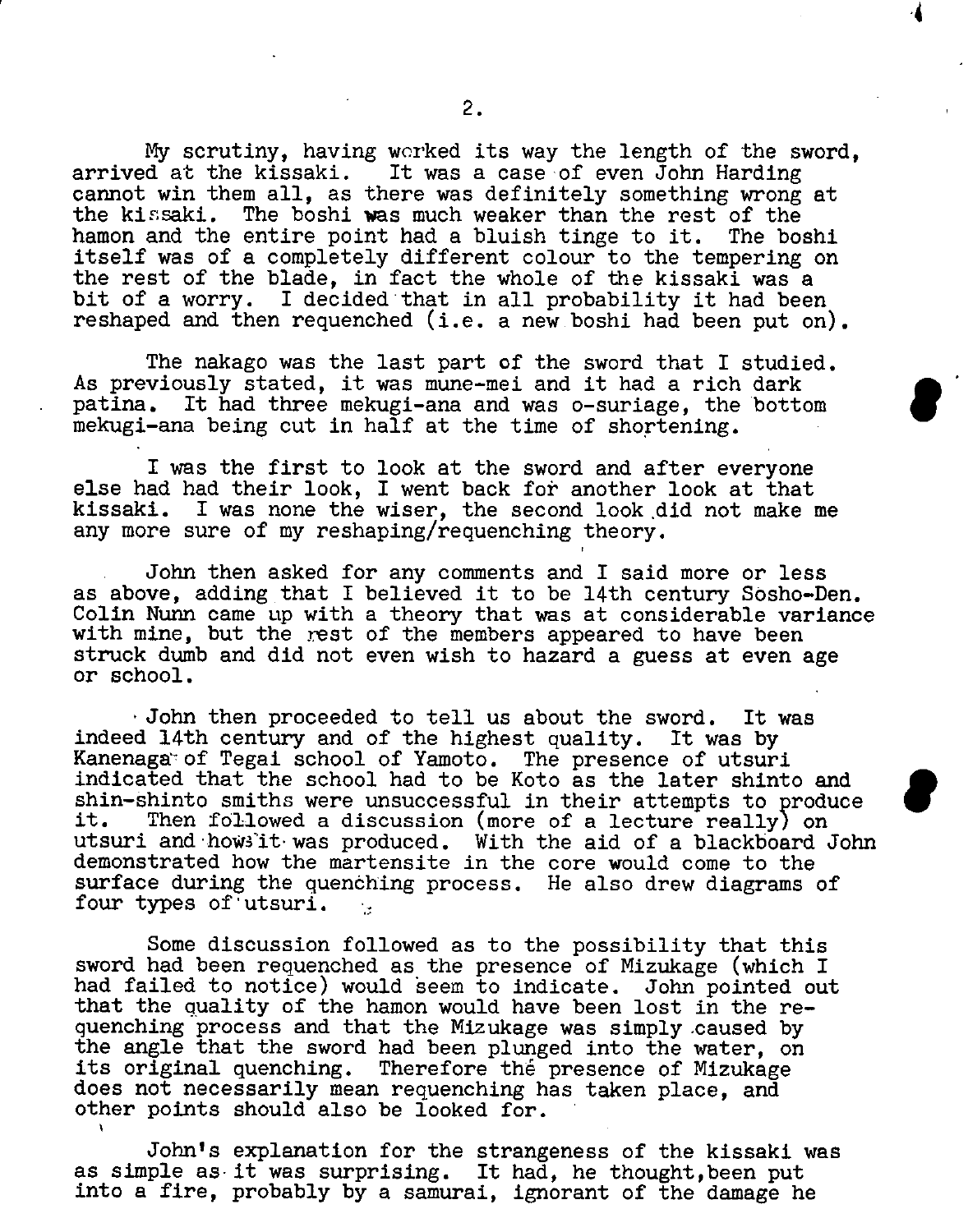was causing, intent on spit roasting'a chicken or something. This, I suppose is possible, but I prefer to think of other explanations of how it could have found its way into fire. Apparently nothing surprises John Harding any more.

With uncharacteristic frankness, John went on in this vein to tell how a false boshi can be put onto a sword, in a painstaking process that involves punching tiny pin pricks in order to simulate Nie. In John's opinion there are not limits of skulduggery that the Japanese will not sink to in order to satisfy a hungry market. It was John's opinion, that with an unmolested kissaki this sword would have been rated Juyo.

I think all those present found this talk very informative. John undertook to provide the members with this little teach-in at very short notice and I am sure we were all very grateful to him. I was disappointed that so few people were present to pick his very knowledgeable brains, especially as it is very. rare that he is so communicative, and next time he is here, he might spend the whole evening telling us all what a load of rubbish our little treasures are.

N.B. Any mistakes in here are mine, not John Harding's, as I have written this from memory several days after the meeting.

Clive Sinclaire.

The June meeting consisted mainly of a very informative talk by Clive Sinclaire on the subject of Seppuku or ritual suicide. This was amusing as well as informative and a precis of the talk based on Clive's notes appears here:-

The Oxford Dictionary definition of Seppukuis: "suicide by disembowlment as practised by high classes of Japanese when in disgrace etc. - 'happy dispatch'." in disgrace etc. - 'happy dispatch'."

The two written characters signifying the idea if read backwards become "Hara Kiri" (cutting the stomach) and is a more common word.

Shintoism, as opposed to Buddhism, did not hold with a fatalistic acceptance of death. However Shintoism plus Buddhism made men positive and aggressive and helped to formulate the code of "Bushido". Seppuku came to be known as the flower of Bushido and the ultimate expression of discipline and self-control, in fact an integral part of Bushido.

#### Development of Executions/Suicide

 $\mathcal{F}^{\dagger}_{\mathbf{c}}(\mathcal{A})\mathcal{G}^{\dagger}_{\mathbf{c}}(\mathcal{A})=\mathcal{F}^{\dagger}_{\mathbf{c}}(\mathcal{A})$ 

 $i$  In ancient Japan (Pre Gem-Pei (1180)) most swords were straight and not so well fitted for decapitation. Strangulation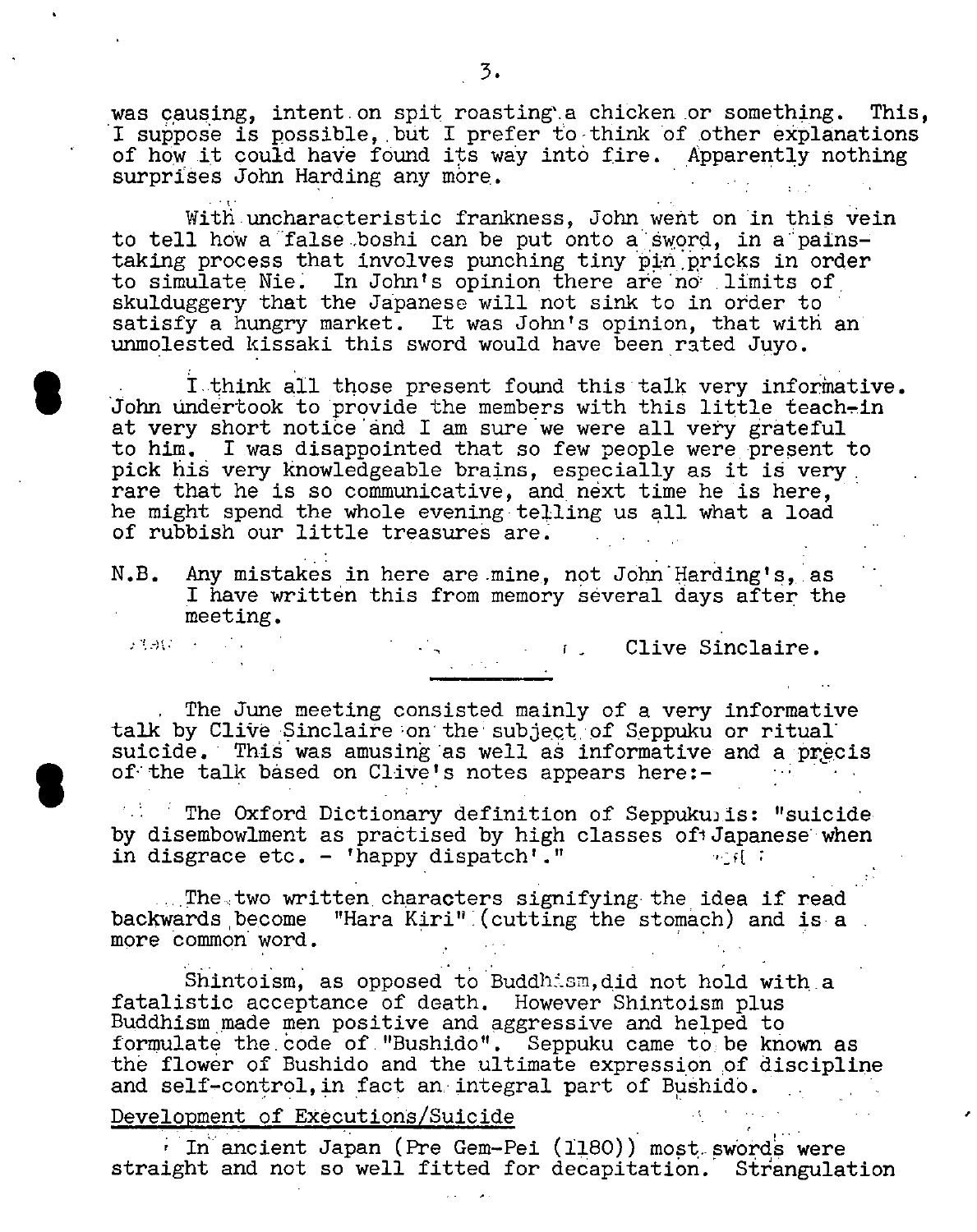or burning were the more probable forms of suicide or execution. The first proper recorded Seppuku was that of Minamoto No Tametomo, who, after furious fighting in a lost cause cut his stomach and then stabbed himself in the neck thus severing his spinal cord. He set a fashion for this type of death. Ten years 1ater Minamoto No Yorimasa, wounded and defeated in battle, went into a temple and fell on his long sword. This then became the acceptable method. Towards the end of the Ashikaga period Seppuku began to be included as one of the forms of execution.

When later the Tokugawa regime was established everything became formalised. Bushido hardened into a strict code of conduct, Cha-No-Ryu, Ikebana Dress, the wearing of swords, class structure etc. became subject to strict rules.

Punishment was also included and in fact we find five grades of punishment for samurai, viz:

|            | 1. Hissoku - Contrite seclusion.               |
|------------|------------------------------------------------|
|            | 2. Heimon - House arrest 50-100 days           |
|            | 3. Chikkyo - Solitary confinement - up to life |
|            | 4. Kai-Eki - Removal from the roll of Samurai  |
| 5. Seppuku |                                                |

It is seen that as regards the Seppuku itself there were many different forms based on motive, method and degree of severity.

Thus we find Chugi-Bara which is a form of Seppuku committed through loyalty to ones feudal  $2$ ord. This is again  $\overline{\phantom{a}}$ sub-divided into "Junshi" or self-destruction on the death of ones Lord and "Kanshi" for remonstration. Many retainers considered it better to die by their own hand to improve their childrens. standing rather than to die of old age.

S

#### Junshi

This was inspired by affection and loyalty to the lord. Abolished in A.D.3 but re-emphasised in the wars between the Taira and Minamoto. When a vassal lost his master, the vassal's Raison d'etre had gone and Junshi became the accepted and common course of action.

There were not many examples of Junshi during the Muromachi period  $(1392-1573)$  but when peace came after Sengoku-Ji and the beginning of the Tokugawa period many battle tested warriors found life dull, with little or no opportunity to prove their loyalty and therefore there are many examples at this period. However the first Tokugawa Shogun Iéyasu was very much against this practice and wrote:- $\mathcal{L}_{\text{max}}$  and  $\mathcal{L}_{\text{max}}$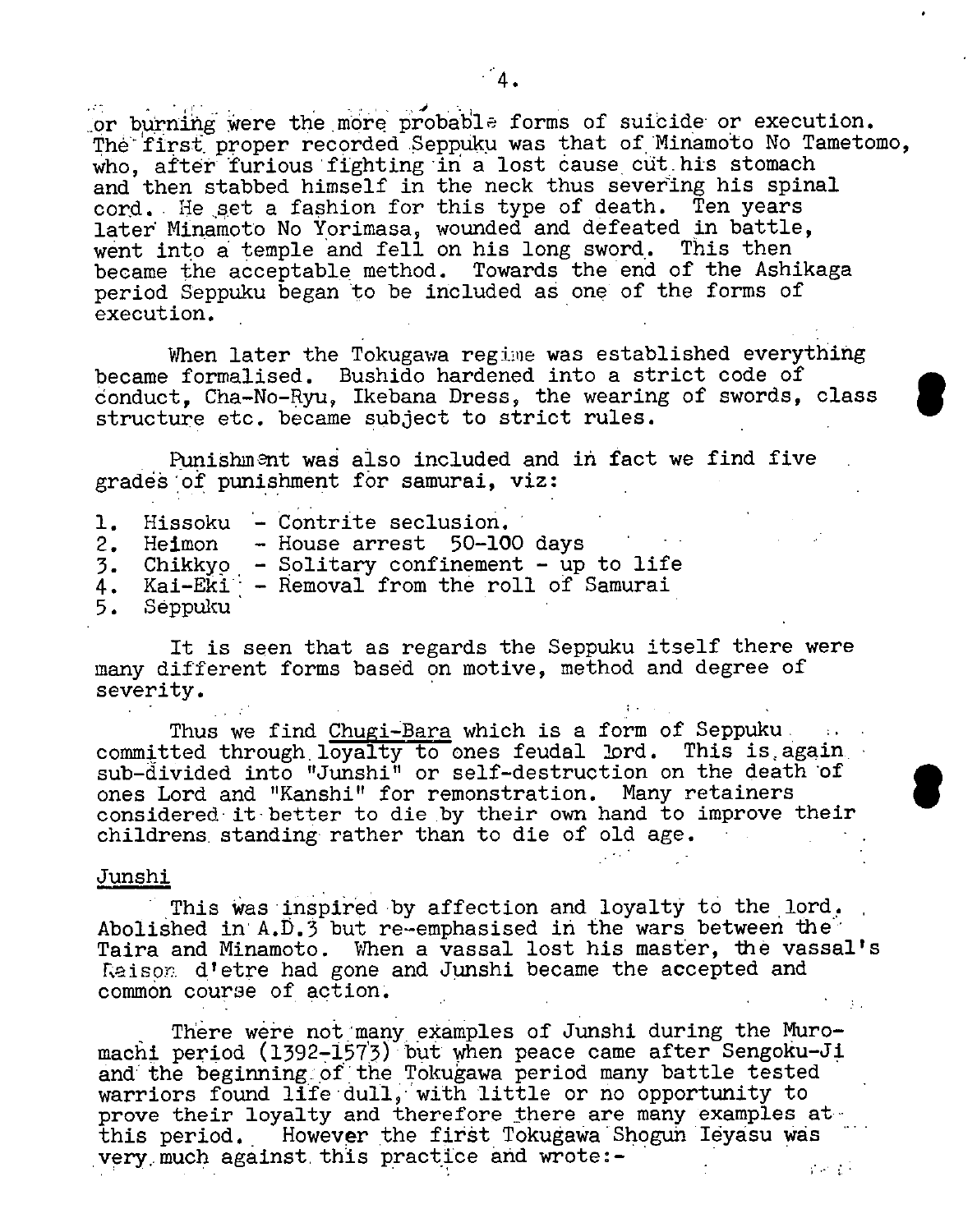"Although it is undesirably the ancient custom for a vassal to. follow his master to death, there is not the slightest reason, for this practice. Confucious himself ridiculed the practice of making Yo (effigies buried with the dead). These practices are strictly forbidden to secondary as well as primary retainers. He'who disregards this is the reverse of a faithful servant".

This had little effect although some lords already had the practice banned in their fiefs, e.g. Hota Masamor decided to commit seppiiku for the 3rd Tokugawa Shogun. He told his vassals that he would follow his own master, the Shogun, in death but that his vassals should live. This motivated the edict finally banning Junshi in Kambun 3rd (1663). The edict edict finally banning Junshi in Kambun 3rd (1663). The edict<br>Stated that any offender would have his family punished if<br>he offended the law . Although there were sporedic he offended the law. Although there were sporadic violations Junshi was effectively finished.

When however General Nogi followed his master Emperor Meiji to his death great outbursts' of emotion was had from the Japanese people who took this act to be in true Samurai spirit and in strict conformity with the ethics of Bushido. In fact there is some evidence to suggest the General's act to have been political. This took place in 1912.

#### Kanshi

This was a form of Seppuku but not as common as Junshi. The purpose of the act was to point out to the lord the error of his ways after all other methods of persuasion had failed.

The most famous case was of the close retainer of Oda Nobunaga. Oda Nobunaga was a wild youth and the particular Nobunaga. Oda Nobunaga was a wild youth and the particular<br>retainer committed seppuku as an example to his lord.<br>Apparently it worked for Nobunaga became one of Japan's retainer committed seppuku as an example to his lord. greatest heroes.  $1 \text{ m}$ 

#### S okotsu—Shi

ी हेर्नु ।

This means "death for imprudence or heedlessness". This often occurred in the Tokugawa period due to the-very strict regulations in force. If a man-broke any such regulation or acted contrary to accepted etiquette, even if unintentionally, he quite often found that Seppuku was the only honourable way out.

Even at the time of the Neiji restoration a late running train could cause such a "loss 'of'face" that the railway official:concerned would feel that the only thing to do was to commit Seppuku. Once successful full honour was restored both to him and to his family because this showed that he accepted the responsibility. The idea of accepting responsibility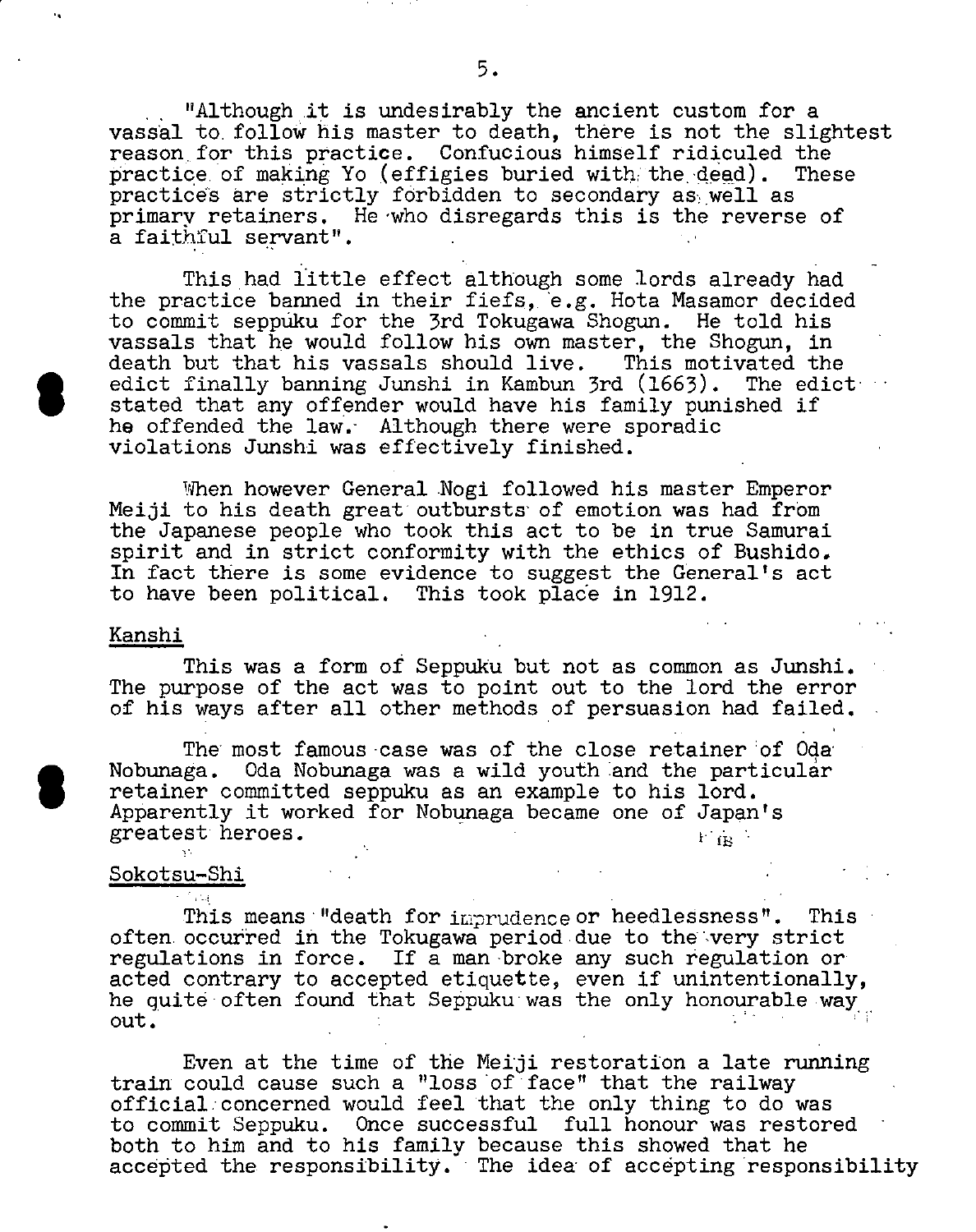became, from Meiji onwards, one of the most common reasons for Seppuku. The famous eye witness account of the ceremony by "Mitiord" in his "Tales of Old Japan" was of Taki-Zenzaburo, who was a Bizen Samurai who accepted the responsibility for firing on the foreign settlement at Kobe.

During World War II beaten Japanese Generals apologised for losing and took the responsibility for defeat upon themselves by committing Seppuku. This meant to the Japanese people that it was the General's fault and not the Emperor's e.g. General Cho at Okinawa.

#### Munen-Bara

This was Seppuku due to mortification. Thus a means of displaying extreme resentment; hatred or enmity. An example of this was a certain Tea Ceremony Master Sen-No-Rikyu who made the mistake of offending the great Hideyoshi to such an extent that he was ordered to commit Seppuku. Angered at the unjustness of the charge he cut his stomach and drew out his intestines, placed them on a tray, cut them free and made a present of them to Hideyoshi, thus expressing his dissatisfaction. This type of Seppuku is called "Funshi" or Seppuku caused by indignation.

### Convenient Seppuku

There is another type of Seppuku for which there is no precise name but can be referred to as "convenient Seppuku". This occurred when one life was sacrificed in order that many others might be saved. When, for instance, Hideyoshi laid siege to one of the castles of Mori Motonani commanded by Shimizu Muneharu, Hideyoshi offered to spare the garrison if Mori<br>'Motonari would have Shimizu Muneharu commit Seppuku. This was  $^{\circ}$ Motonari would have Shimizu Muneharu commit Seppuku. done.

The ceremony itself was performed with great care and formality. The venue was generally a Buddhist temple (never a, Shinto one) but there are examples of Seppuku being performed in many places other than a temple. By the time that Seppuku had become formalised during the Tokugawa period the common place for the event was the garden or mansion of the lord into whose care the victim had been placed.

Two white Tatami were arranged in a 'T' and a cushion called a "Futon" placed thereon. There were two gates at North and South of the Tatami called the "Shugyo-Mon" and the "Nemam-Mon" which meant loosely the aesthetic gate. and the nirvana gate respectively. The person performing the Seppuku entered through the "Shugyo Non" and the "Kaishaku" or assistant entered through. the 'Nemam-Mon".

The Kaishaku's job was to decapitate the performer, after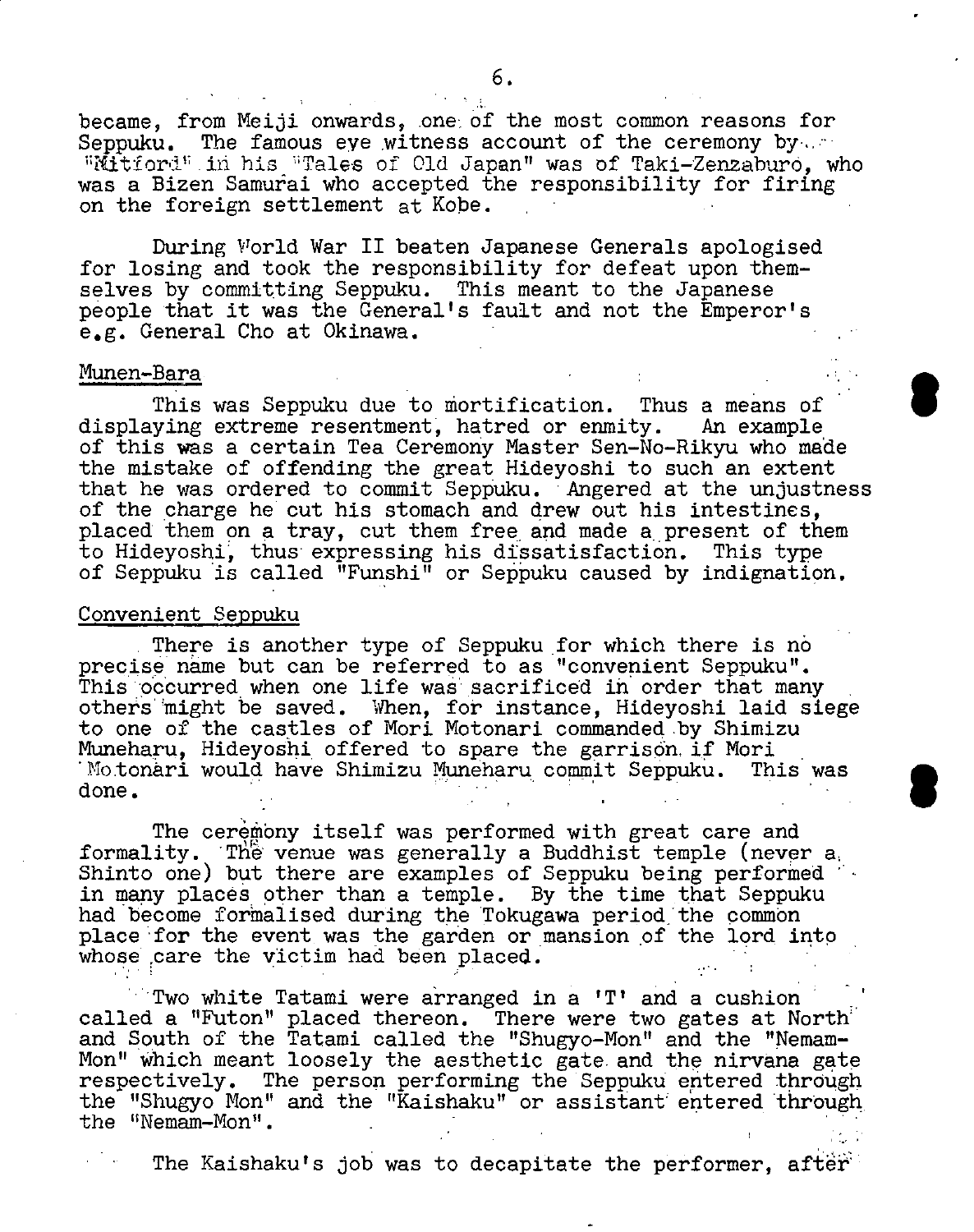he had committed. the act of Seppuku. This was to shorten the agony after honour had been satisfied. His job was not of executioner but more of a second and therefore the Kaishaku was usually a friend or retainer of the performer.

The Kaishaku would be a good swordsman and would have arranged with the performer the signal for the decapitation. It was also his job to make sure that all the formalities and ritual were complied with, and that the whole ceremony was carried out speedily and efficiently.

Present at the ceremony were two representatives from<br>the Shogun. called "Kenshi" and also five or six constables Shogun, called "Kenshi" and also five or six constables<br>and lesser officials. It was their task to witness the<br>Seppuku and see that the Shogunate order had been carried out and lesser officials. It was their task to witness the correctly.

When the time is near for the Seppuku the performer would purify himself and dress himself in a kimono bearing his family Mon and a Kamishimo. When dressed he would be escorted by a high retainer who would wear only a Wakizaâhi.

As he enters the room set aside for the ceremony he bows to the Senior Kenshi who pronounces sentence. The performer again changes his clothes. This time he wears a white Kimono signifying purity and his decision to end his life.

He makes his way to the Tatami where the Kaishaku is waiting. He:bows to those present and is presented with a cup of plain water called "Matsugo-no-Mizu" (water for the last moment). He then receives the dirk from the wooden trav or "Sanbo". The sword was always a short blade to avoid a possible change of mind on the part of the performer. There possible change of mind on the part of the performer. was a case of one man, however, who grabbed the long sword from the Kaishaku, killed him and escaped (very bad style!!).

Before taking the sword from the Sanbo the pe'rformer would bare himself to the waist. He would then tuck the sleeves of his Kimono under his knees to prevent himself falling backwards then, showing no-hesitation, he should pick up the sword plunge it low into the left side of his stomach and draw it across to the right giving it a twist upwards. His last act was then to stretch his neck out and as previously arranged the Kaishaku would decapitate him. An expert Kaishaku should leave the loose skin at the front of the neck uncut, thus preventing the head rolling onto the floor in an undignified manner.

This is a very brief description of the ceremony for in fact every part of the ceremony was formalised right down to the last detail. This included dress, seating and so on, both of the performer and of the witnesses.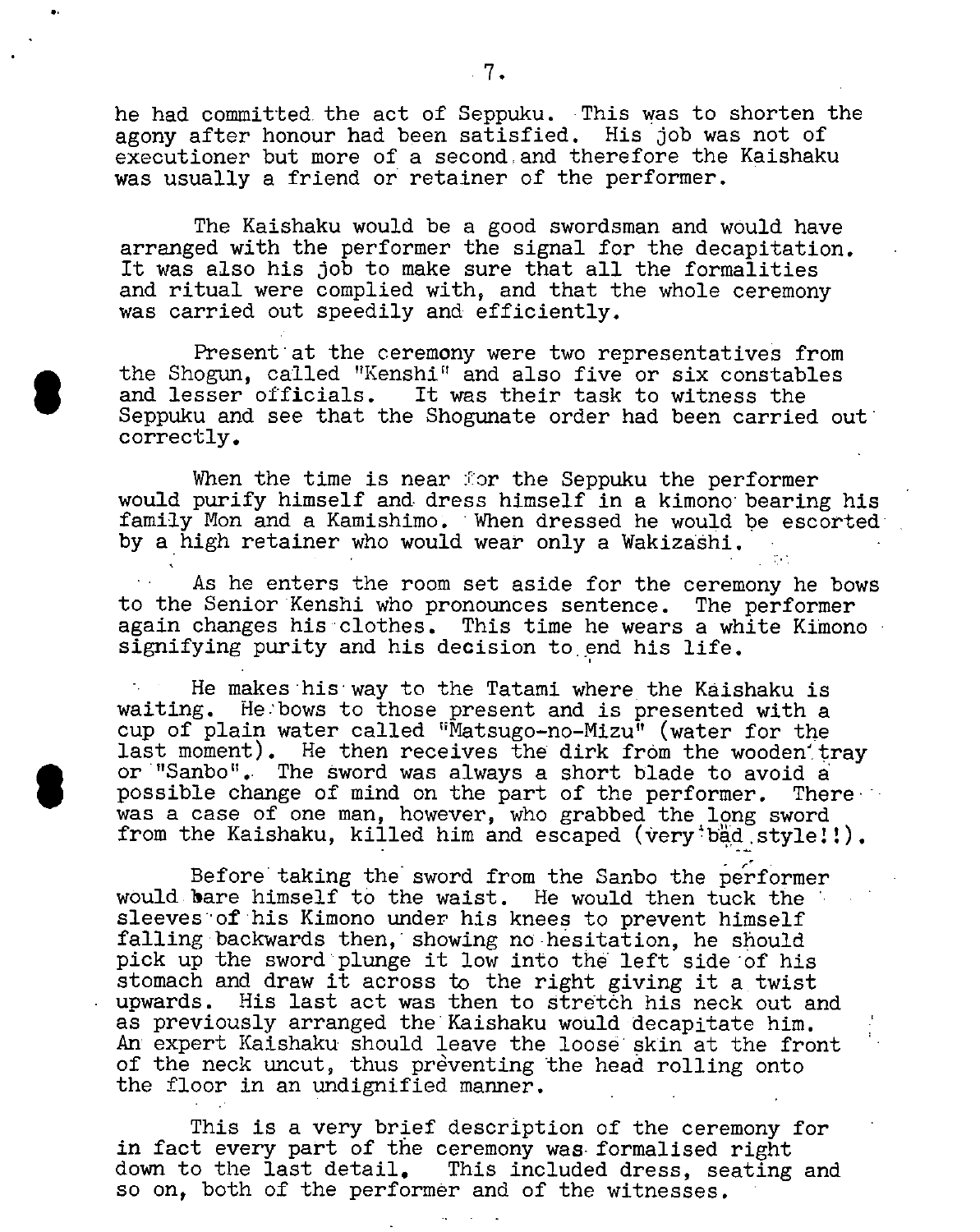All wrongs could be put right as long as the Seppuku was  $correctly performed.$  If the end was good and honourable no honour was lost but much was gained for the performer and for his descendants.

It was not necessary to actually cut deeply into the stomach to correctly fulfil the ritual, merely to scratch the skin was enough for the intention was therefore obvious.

Cases of Seppuku of whichever type are well documented from earliest days right up to recent times. However in one case a nobleman was ordered to perform Seppuku. Unfortunately he found this a rather frightening idea and hesitated to commit the act. A high retainer concerned that such hesitation would cause dishonour on the clan went to his lord and opening his Kimono showed his own cut stomach, thus hoping to show his lord that there was nothing to be afraid of.

One amusing story concerns one Kakei- Juzo who was. a Ninja or assassin. He was sent on a mission against Tokugawa. Ieyasubut was caught by one of Ieyasu's own Ninja. The two Ninja, by: chance, were old training partners and Juzo persuaded his old friend to take him before Ieyasu and then pleaded to be allowed to commit Seppuku. This amused Ieyasu who had never seen a Ninja commit Seppuku and the request was granted. -

Juzo took the dirk and plunged it into his stomach. The bloody corpse- was then- thrown into the moat of the castle. The corpse-then came to life and swam ashore and disappeared.

 $\sim$  In fact what had occurred was the Ninja had concealed a newly slain fox under his clothing and it was this that had bled when he appeared to stab himself.  $\Lambda \to \Lambda$ 

 $\sim 1$ - Probably the most recent act of Seppuku was that of Yukio Mishima, the famous Japanese poet and playwright. He made an attempt to instill into the Japanese people the ethics of the Samurai which in his opinion had been lost in recent yeans. His last attempt took place in the form of a- Speech from a balconyin Tokyo. He called on members of the Japanese army to return to the standards and martial ways of the Samurai.

Members of the army living in a very modern and materialistic world were not convinced and laughed at him. He felt that the only way to show his sincerity and to set an example to them was to commit Seppuku, which is what he did.

Apparently his Kaishaku, who was one of his followers, took three strokes before severing his,.leader's head and then proceeded to commit Seppuku himself. The assembled crowd at last believed the sincerity of the man-and were moved to tears. The blade that Yukio Mishima used for his Seppuku was a Kanemoto II.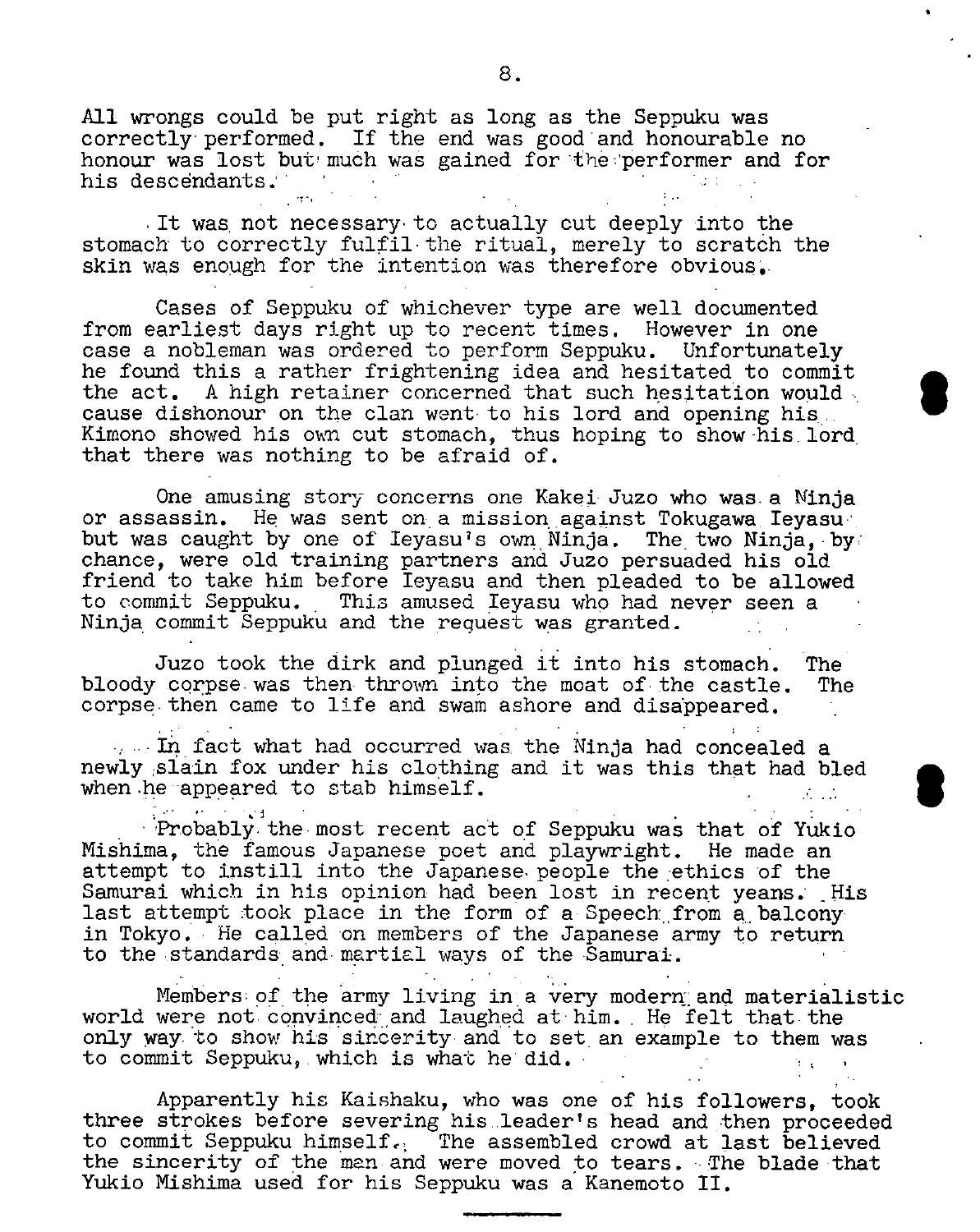Following the last Programme with its comments I have received a letter from Nr. Richard D. Wilson of Kettering which is reproduced here:-

I thank you for the recent Programme and News Letters received. However on reading both you seem to be telling the members that it is up to us as to how the To-Ken Society keeps upon its feet. You mention the feeling of gloom in the Society, bad attendance, little to talk about and where have all the collectors gone.

I am a collector, a collector for eight years. I have involved myself hour after hour searching the Japanese history following tales, myths and legends regarding the sword people and works of art that they have produced and so I for one, count myself among others as being not only a collector but a' dedicated one. I came one night to a To-Ken meeting  $-$  a distance oi 85. miles. I surveyed the scene, little groups in the corners, people looking at quickly unwrapped items on the stairs and quickly wrapped up again, the glancing eye. in all directions to see if they are missing anything, without. having a thought of getting up and going over to one other group and saying how nice something is without seeing pounds, shillings and pence. It was a general discussion' it turned out as I had no idea what the meeting would be about. I always get my Programme telling me what's on after it has happened (with the exception of the recent News Letter). I wished that I had gone with someone so that I could'have a conversation, as the dealers present appeared only interested in what to sell and what's for sale. I had the feeling that if I had put one of my swords on the table and shouted for sale I would have had to fight them off.

You asked what was wrong. I hope that as one example may be of help to you, you print it in your next Programme if only to fill its pages a bit more.

I agree with the remarks contained therein. It is encouraging that at least one person has found the time and energy to reply. I am sorry that Mr. Wilson had such a bad I am sorry that Mr. Wilson had such a bad time at the meeting in question. I hope however that this will provide a good reason for Mr. Wilson and other members to come along to meetings and do something about the situation. After along to meetings and do something about the situation. all any club is only as good as its members and it is up to them to make or break the Society.

 $\mathbb{Z}^+$ 

 $\epsilon$